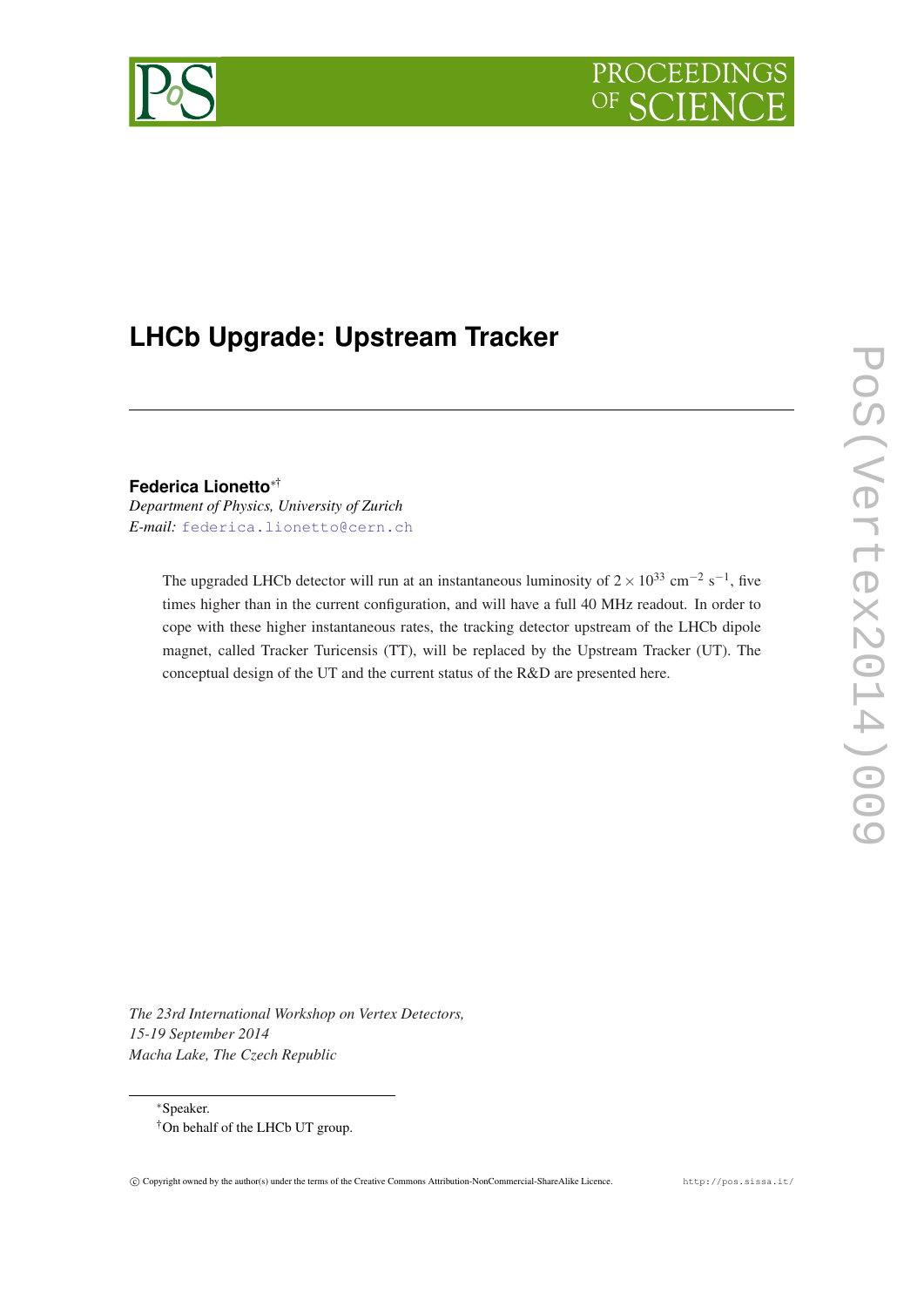# 1. Motivations

The Upstream Tracker (UT) [[1](#page-8-0)] will replace the Tracker Turicensis (TT) [[2\]](#page-8-0). It will play an important role in the High-Level Trigger (HLT) tracking, providing a fast estimate of the momentum of charged particles and allowing rejection of low-momentum tracks, thus speeding up the track reconstruction algorithm by a factor of three compared to the current tracking strategy [[3](#page-8-0), [4](#page-9-0)]. Compared to the TT, it will guarantee a higher trigger efficiency, mostly due to its improved acceptance coverage at small polar angles. This will be achieved by reducing the beampipe clearance and insulating material and designing the innermost sensors to have a circular opening around the beampipe. The UT will also have a finer granularity, improved radiation hardness, and new front-end electronics that will allow a full 40 MHz readout.

#### 2. Irradiation constraints

The UT is expected to withstand the radiation damage due to an integrated luminosity of 50 fb<sup>-1</sup>. The resulting fluence and radiation dose profiles, obtained by a FLUKA simulation [\[5,](#page-9-0) [6\]](#page-9-0), are shown in Fig. 1 as a function of the *y*-coordinate (that is, the vertical coordinate), for a slice of the detector that is positioned at  $x = 0$ . The *x*-coordinate defines, together with the *y*-coordinate, the plane transverse to the beam, with  $x = 0$  corresponding to the center of the beampipe.

The components close to the beampipe will be irradiated with up to 40 MRad, including a safety factor of 4, while the part of the electronics located further from the beampipe, at a distance of approximately 70 cm, will be irradiated with up to 100 kRad, including a safety factor of 2.

The sensors will be kept at or below a temperature of about  $-5^{\circ}$ C, in order to mitigate the effects of radiation damage and limit the bias voltage to the range between 300 and 500 V after irradiation, as demonstrated by studies on prototypes with similar sensors.



Figure 1: Fluence profile (left) and radiation dose profile (right) as a function of the *y*-coordinate, for a slice of the detector that is positioned at  $x = 0$ . The red and blue curves refers to the *z*-coordinates of the two stations of the UT.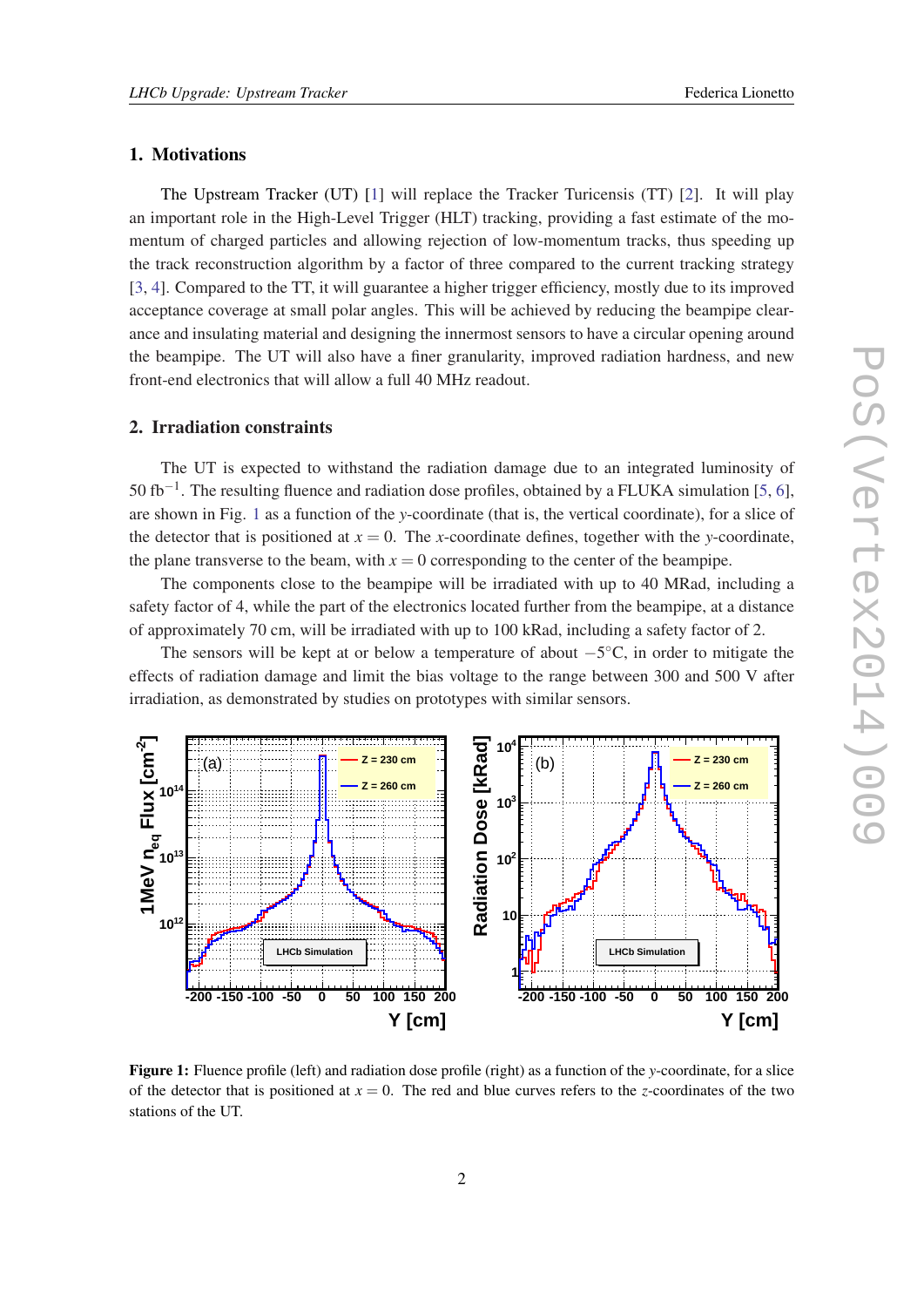### <span id="page-2-0"></span>3. Geometry

The UT will consist of four detection planes, divided into two stations of two planes each, as is schematically shown in Fig. 2 (left). The four planes will be put inside a common light tight box that is flushed with nitrogen or dry air in order to avoid condensation on cold surfaces and that also acts as a Faraday cage.

| Type            |       | Pitch $(\mu m)$ Nominal length $(mm)$ Strips ASICs |      |                |
|-----------------|-------|----------------------------------------------------|------|----------------|
| Outermost       | - 190 | 97.28                                              | 512  | $\overline{4}$ |
| Intermediate 95 |       | 97.28                                              | 1024 | -8             |
| Innermost       | 95    | 48.64                                              | 1024 | 8              |

Table 1: Properties of the different types of sensors.

Each plane will be equipped with single-sided silicon microstrip sensors, having different strip pitches and lengths according to the expected occupancy and read out by 4 or 8 ASICs, depending on the number of strips, as summarised in Tab. 1. Strips will run vertically on the first and last plane and will be tilted of  $\pm 5^{\circ}$  with respect to the vertical direction on the second and third plane.

The functional unit of each plane will be the "stave", shown in Fig. 2 (right) viewed from the front and in Fig. [3](#page-3-0) viewed from the side. There will be 68 staves in total. Staves within a plane will be staggered in *z* in order to provide overlap in *x* and ensure complete acceptance coverage.



Figure 2: Arrangement of the four planes of the UT. Outermost, intermediate, and innermost sensors are shown in green, yellow, and red, respectively (left). Layout of the stave. Sensors are shown in green, flex cables are shown in orange, and ASICs are shown in yellow (right). Sensors, flex cables, and ASICs are also on the other side of the stave.

Each stave will have a width of 10 cm and a length of 134 cm. It will consist of 14 or 16 sensors (depending on the distance from the beampipe) mounted on both faces and overlapping in *y*. Data, control signals, and power will be carried by flex cables running on both faces of the stave from the top and bottom to the center. Signals will be processed close to the sensor in a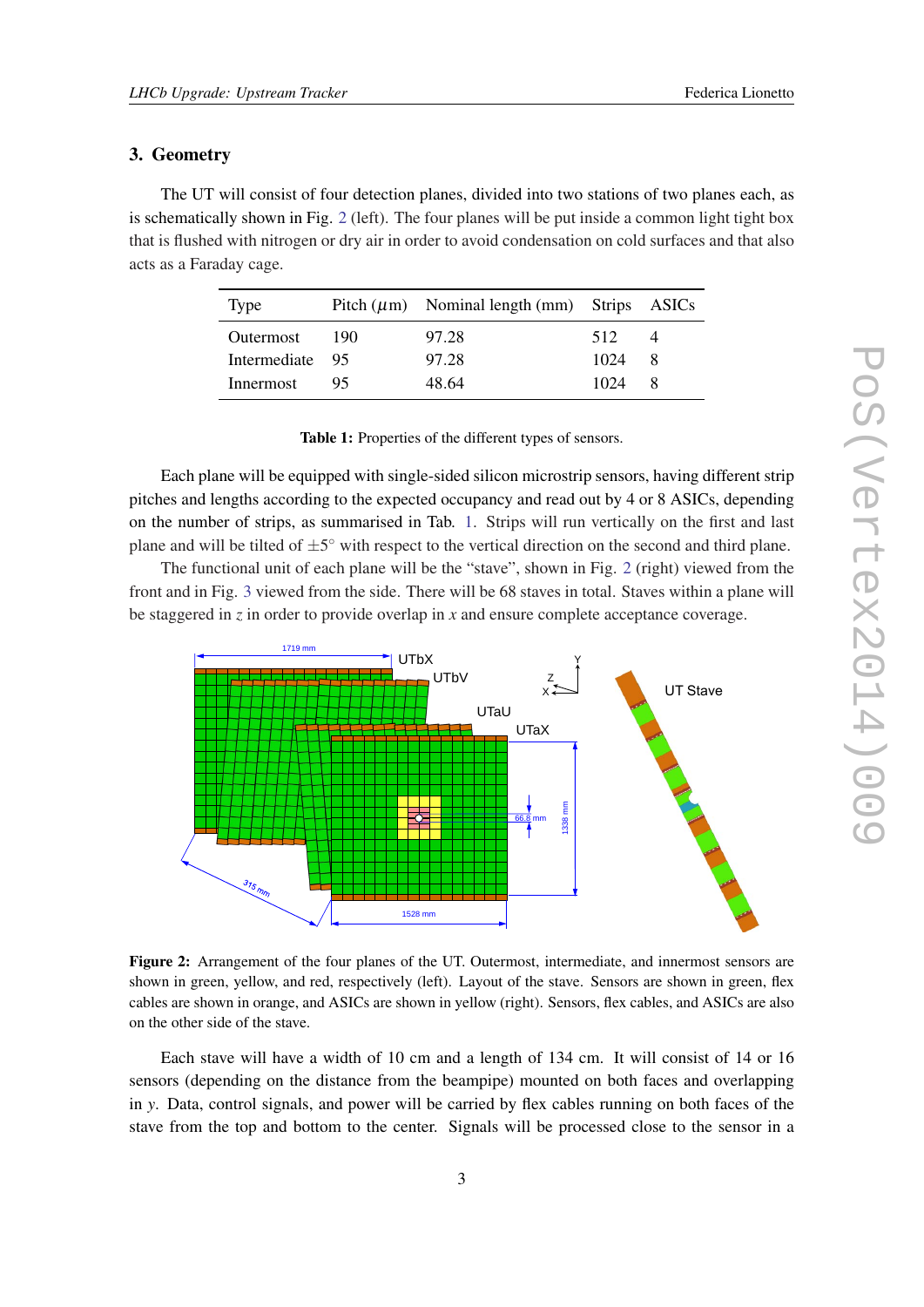<span id="page-3-0"></span>

Figure 3: Side view of the stave, showing two detector modules, one on each side of the stave.

newly developed front-end ASIC called SALT [[1](#page-8-0)]. Each ASIC will have 128 channels of frontend amplifiers and will reduce the data volume by performing digitisation, zero suppression, and serialisation output via up to 5 e-ports at a data transmission speed of 320 MBit/s each [\[7](#page-9-0)]. Due to the power dissipation in the ASICs, active cooling will be needed inside each stave. A bi-phase  $CO<sub>2</sub>$  cooling system with thin cooling pipes embedded in the staves will be used to minimize the impact on the material budget. The UT will have shorter strips than the TT. Good signal over noise ratio will hence be obtained with thinner sensors, 250  $\mu$ m instead of 500  $\mu$ m thick (as in the TT). The increase in the material budget due to the active cooling will therefore be neutralized by a corresponding decrease due to the thinner sensors, thus leading to a total material budget comparable to that of the TT.

From the mechanical point of view, the stave will consist of a central support/cooling layer, made of Carbon Fiber Reinforced Polymer (CFRP) facing sheets surrounding a foam core interior in which the cooling pipes are embedded. This central layer of the stave will support the flex cables and detector modules with sensors and ASICs. The detector modules will be fixed on the stave in a way that will allow single modules to be removed in case repairs will be needed.

#### 4. Cooling

The cooling system will keep the temperature of the sensors below  $-5^{\circ}$ C, to suppress reverse annealing, reduce leakage current, and prevent thermal runaway in the presence of radiation damage. The maximum temperature difference across the sensor will be kept below 5◦C to limit the mechanical stress. The sensors will be kept cold also during shutdown periods, thus minimising reverse annealing. A bi-phase  $CO<sub>2</sub>$  cooling system, using thin-walled titanium cooling tubes embedded in the stave, is being designed. A backup solution using stainless steel instead of titanium is also under investigation. The heat load will be mainly due to the ASICs, which will dissipate nearly 0.77 W/chip. Therefore, their position is taken into account when designing the path of the cooling tubes.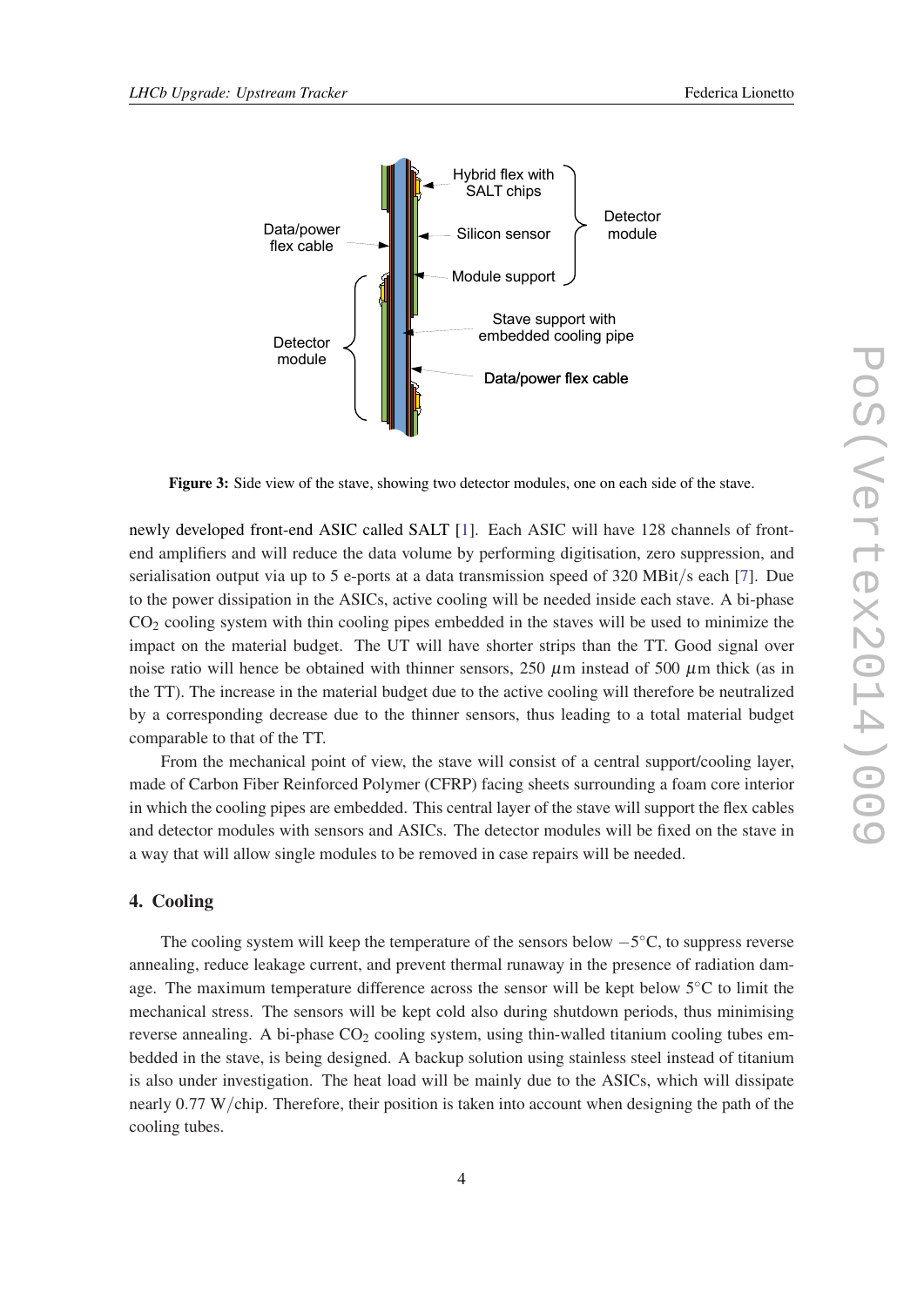Two designs are currently being investigated. The baseline solution, called "snake pipe", will consist of cooling tubes running directly underneath each row of ASICs, as shown in Fig. 4 (left), thus providing the best thermal performance. The potentially critical aspects of this design (for example, the bending radius of the tubes and the pressure drop) will be validated with full stave prototypes. A backup solution, called "parallel pipe" and consisting of straight cooling tubes running along the stave, combined with heat spreaders and thermal vias to improve the heat transfer from the ASICs, is also under investigation and is shown in Fig. 4 (right).



Figure 4: Snake pipe (left) and parallel pipe (right) design, showing the cooling tubes and the mechanical structure of the stave.

#### 5. Sensors

There will be four different types of sensors, whose properties are summarised in Tab. [1.](#page-2-0) Two different technologies will be adopted depending on the expected radiation damage: n-in-p for sensors in the central region and p-in-n for the remaining sensors.

There will be two technological challenges involved in the sensor design: the circular cut out of the innermost sensors and an embedded pitch adapter, that is, a second metallization layer, that will allow transitions from the strip pitch of 190  $\mu$ m on the outermost sensors to the input pad pitch of the ASICs of approximately 80  $\mu$ m. The embedded pitch adapter presents two main advantages with respect to the conventional solution using an external pitch adapter: reducing the number of wirebonds, thus decreasing the probability of wirebond failures, and reducing the material budget. A solution based on an external pitch adapter is also being considered.

#### 6. Modules

The design of the modules is rapidly evolving and the current iteration is shown in Fig. [5](#page-5-0). A kapton hybrid flex will host the ASICs and will provide electrical connection to the data/power flex cable, to which it will be wirebonded. The ASICs will be glued to the hybrid flex using an electrically conductive epoxy. The hybrid flex will have copper thermal vias to optimize the thermal path from the ASICs to the cooling system. The hybrid flex and the sensor will be glued to a thin support structure, referred to as the "stiffener", using two different types of glue, differing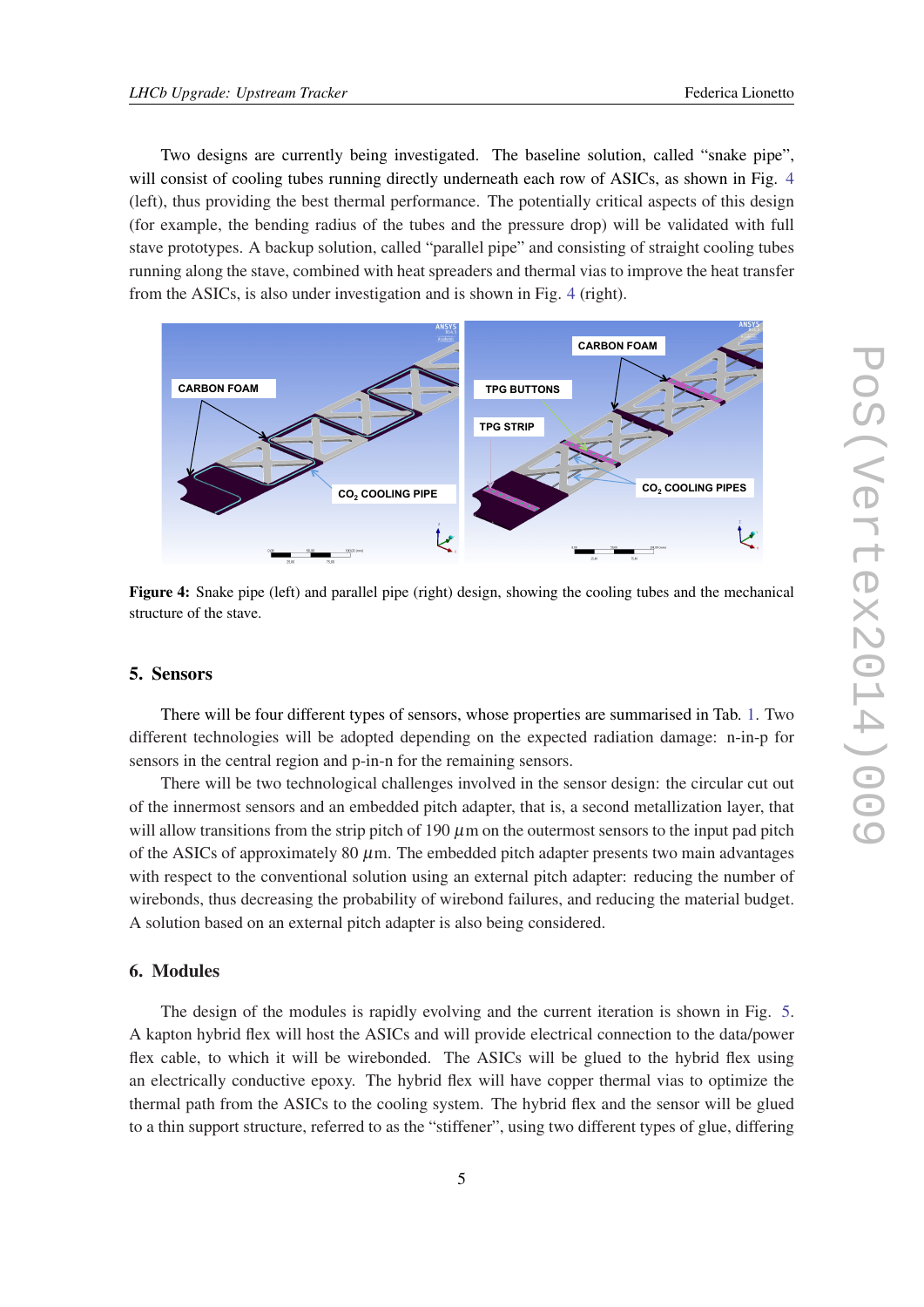<span id="page-5-0"></span>in their thermal conductivity. This design feature is important to limit the heat transfer from the ASICs to the sensor. The stiffener will extend under the sensor along two of its edges and will consist of a material, still under investigation, that will give mechanical rigidity to the module and will allow handling during production and testing. Several options are being considered for the material, although the preferred choice at the moment is Pyrolytic Boron Nitride (PBN), since it has a coefficient of thermal expansion that is very similar to that of the silicon and it is both thermally conductive and electrically insulating. The module will be fixed to the stave using a thin layer of removable epoxy.



Figure 5: Layout of the module. The sensor, in green, and the ASICs, in yellow, are connected through wirebonds, in black. The hybrid flex is shown in orange, the stiffener is shown in shaded gray, and the different types of glue are shown in dark green and gray.

#### 7. Thermal and mechanical studies

The results of a thermal simulation of the stave with the snake pipe design are shown in Fig. [6](#page-6-0). In the simulation, each ASIC is connected to the sensor through 128 wirebonds of  $25 \mu m$  diameter. The values in the profile correspond to the difference in temperature between sensor/ASICs and coolant, where the temperature of the coolant is set to  $0°C$ . The maximum difference in temperature between coolant and sensor is found to be 5◦C, while the one between coolant and ASICs is found to be 24◦C. The higher temperature in the upper part of the sensor is due to the heat transfer from the ASICs through the wirebonds. The lower temperature on the right side of the sensor is due to the cooling tubes that are passing underneath. According to the simulation, all the requirements of the cooling system are met by this design when using an evaporation temperature of −30◦C.

Besides the thermal simulation, a first mechanical/thermal prototype is now available: the support/cooling layer is made of realistic stave materials and is based on the snake pipe design with bent titanium cooling tubes glued into the stave using epoxy. The sensor is mimicked by thin plates of silicon in the center of the stave and brass in the rest. The heat load of the ASICs is mimicked by heaters. The prototype has been successfully cooled down, well below the nominal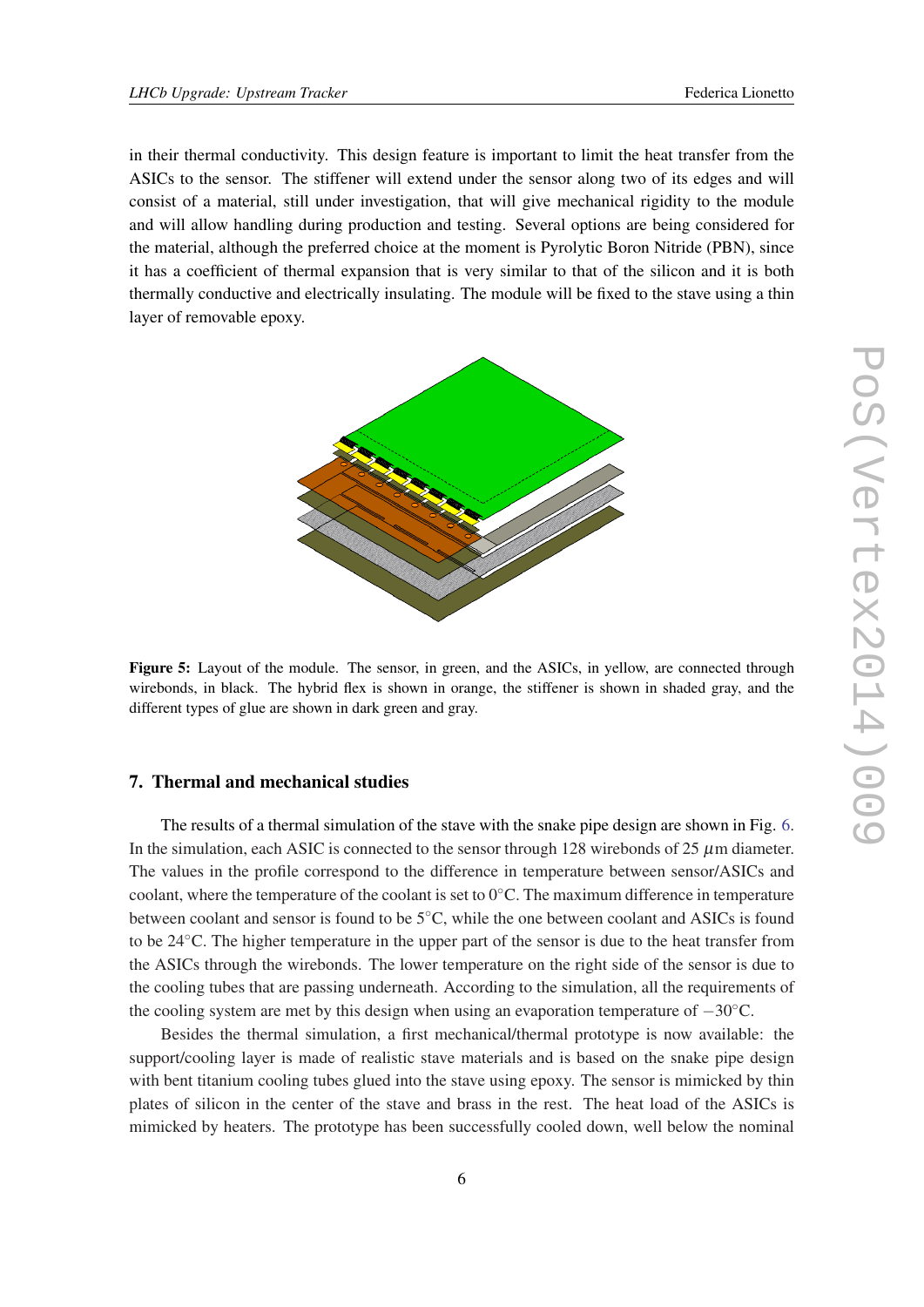<span id="page-6-0"></span>

Figure 6: Temperature profile on the sensor (left) and on the ASICs (right) for a module with 8 ASICs obtained from a simulation of the current stave design with the snake pipe. Strips run vertically, cooling tubes pass underneath the ASICs and then go down on the right side.

temperature of the sensors, and several measurements are currently ongoing, including deflection and thermal stresses.

# 8. SALT ASIC

The SALT chip, whose block diagram is shown in Fig. [7,](#page-7-0) will read out 128 channels at 40 MHz, will be manufactured in TSMC CMOS 130 nm technology, and will have an input pad pitch of approximately 80  $\mu$ m. It will have an analogue block, consisting of a preamplifier and a shaper, to guarantee a fast signal, with a peaking time of less than 25 ns and a remainder 25 ns after the peaking time of no more than 5% of the peak value. This design will reduce spill over between consecutive LHC bunch crossings. It will be optimised for load capacitances of up to 15 pF and will have a power consumption of  $1-2$  mW/channel. There will be both n-in-p and p-in-n sensors, and the SALT chip will be able to read out both polarities. The shaper will be followed by a SAR ADC with 6 bit resolution operating at 40 Ms/s. Once digitized, the data will be fed to the digital signal processing block, that will allow the experiment to mask bad or noisy channels and perform pedestal subtraction, mean common mode subtraction, zero suppression, and data compression. The last block will create and transmit the data frames to the peripheral electronics located on the outer frame of the detector box. Data frames will be transmitted through e-links using the SLVS standard at 320 MBit/s data rate. Each ASIC will be equipped with 5 e-links, but only some of them will be active, depending on the expected hit occupancy on the sensor. The total power consumption of the ASIC is expected to be below 1 W at room temperature.

## 9. Flex cable

The flex cable will connect the hybrids and the peripheral electronics, transmitting data, control signals, and power. It will run along the stave, from the top and bottom to the center, and will have a length of up to 0.8 m.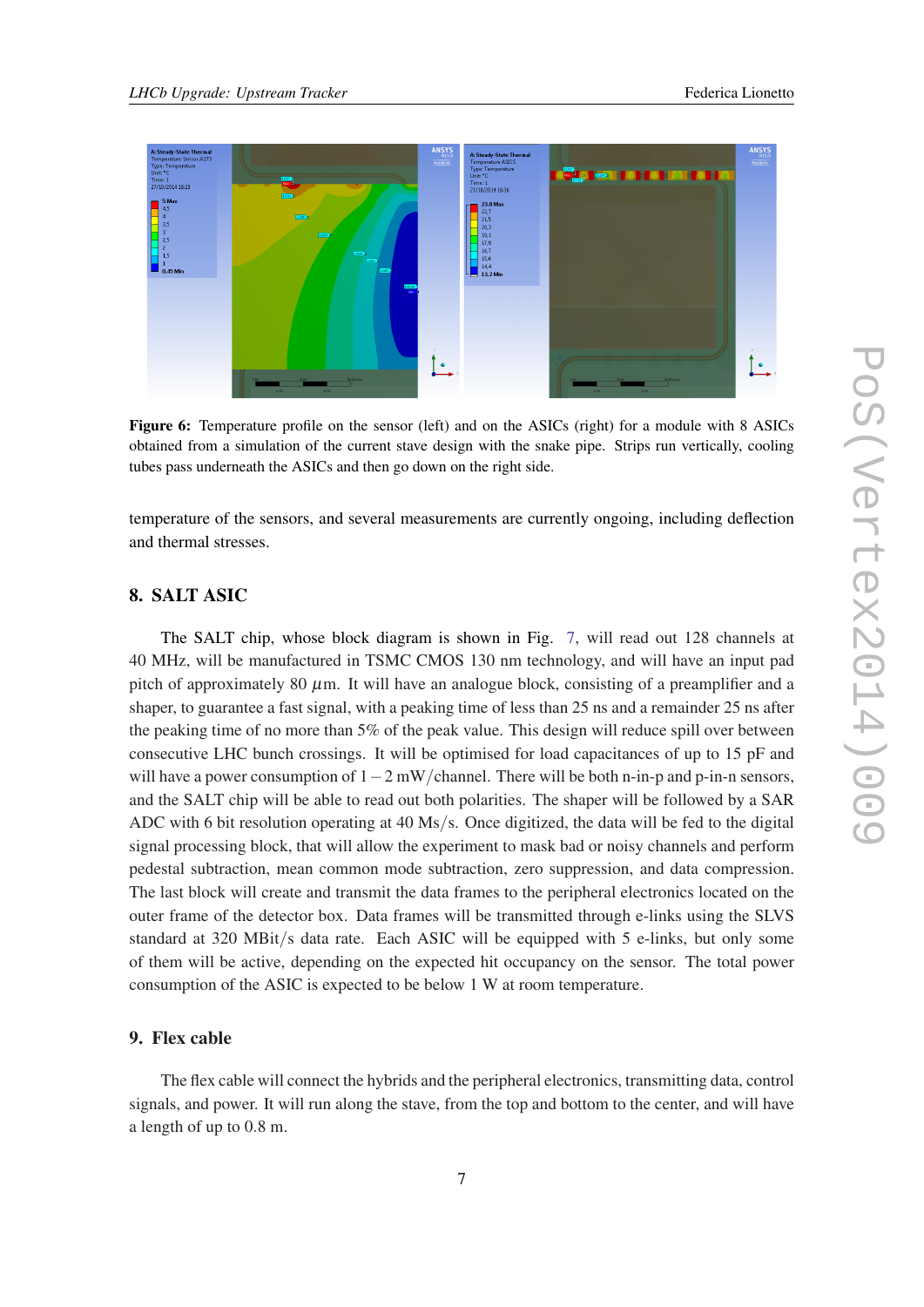<span id="page-7-0"></span>

Figure 7: Block diagram of the SALT ASIC readout chip.

The main requirements on the flex cable design are low material budget, low voltage drop, with a maximum round trip drop of 0.5 V, and good signal integrity. The first prototype design is shown in Fig. 8. It consists of two layers of kapton and copper traces, with signal traces in the top layer and power traces in the bottom layer. All traces are terminated with bond pads that will be connected to the hybrids. On the outer end, the flex cable will be connected to the peripheral electronics through an appropriate connector. First prototypes will be ready to be tested in autumn 2014.



Figure 8: Flex cable design. Signal traces are shown in red and power traces are shown in blue.

# 10. Peripheral electronics

The peripheral electronics will perform further digital signal processing that cannot be included in the front-end electronics, since it would imply a significant heat load and amount of material budget in the sensitive area of the detector. It will consist of several boards, shown in Fig. [9,](#page-8-0) each with a specific function: electrical to optical transition (DCB), distribution of fast timing and slow control signals (TFC/ECS), and low/high voltage power conditioning and distribution. The peripheral electronics will be located on the outer frames of the detector box, close to the detector planes, although the exact location is not decided yet. After the electrical to optical transition, the data will be sent to the TELL40 readout boards located in the counting room, at a distance of 300 m from the detector, and thereafter will be available to the trigger.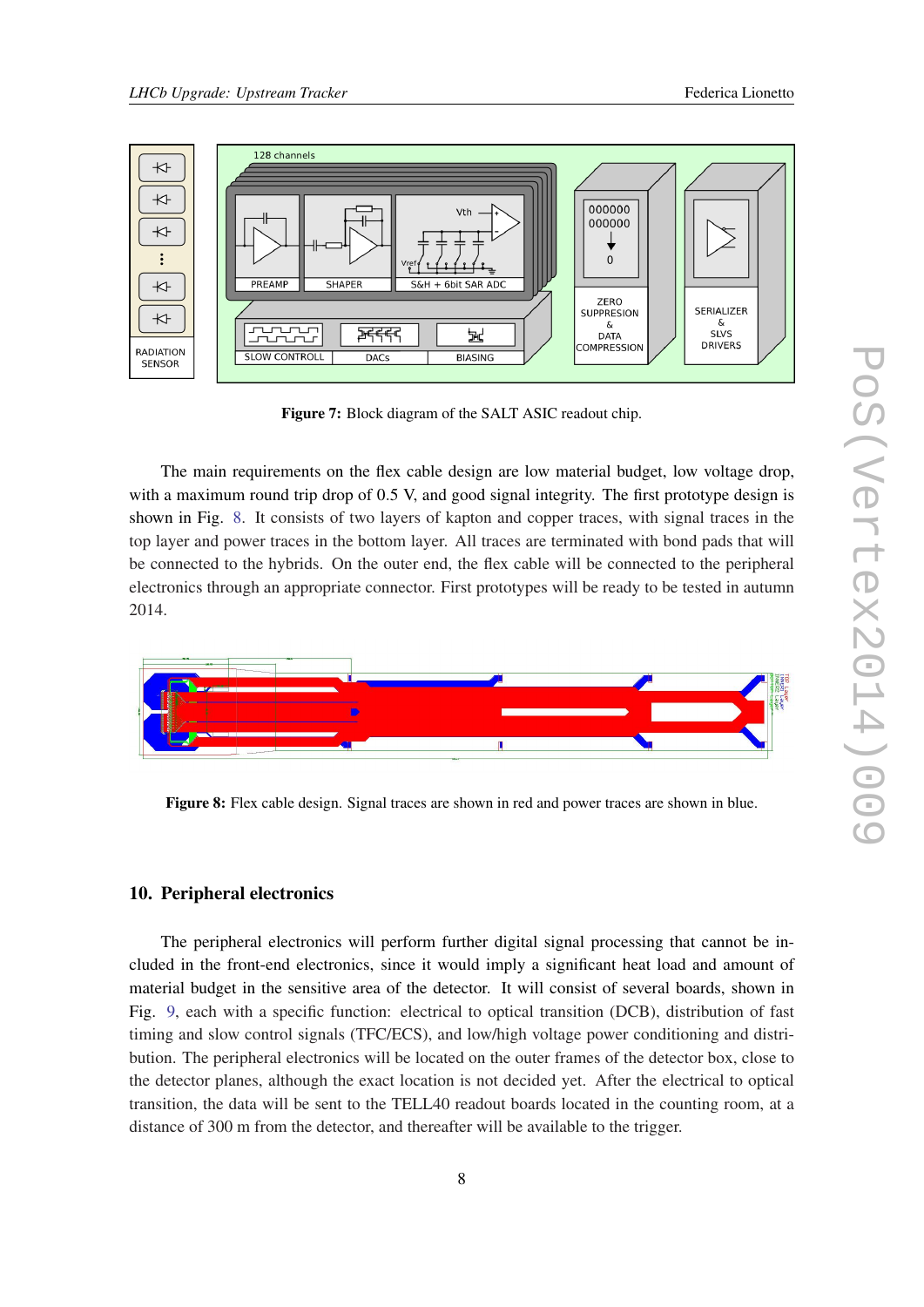<span id="page-8-0"></span>

Figure 9: Block diagram of the electronics in the cavern and in the counting room. The peripheral electronics is shown in blue.

#### 11. Test beam activities and general planning

Some prototype sensors of both technologies are already available: they have been irradiated with different doses, up to 23 MRad, using low energy protons at the Massachusetts General Hospital in Cambridge, and will be tested during a test beam at the SPS at CERN in October/November 2014. Since the SALT chip is not available yet, a Beetle-based readout system (ALIBAVA) [\[8\]](#page-9-0) will be used. The setup has been commissioned during an exploratory test beam at the PS at CERN in July/August 2014 and has been successfully synchronized with the Timepix beam telescope [\[9\]](#page-9-0). An 8-channel prototype of the SALT chip is planned to be submitted in autumn 2014 and should be available for tests in early 2015. For the next year, it is foreseen to test prototype sensors with circular opening using the 8-channel prototype of the SALT chip. In parallel, many R&D activities are carried out in the participating institutes.

The R&D phase is foreseen to continue until 2016, partially overlapping with the production and testing phase in 2015-2018, to conclude with the installation of the UT in the cavern, expected for the first quarter of 2019.

### References

- [1] LHCb collaboration, A. A. Alves Jr. *et al.*, *LHCb tracker upgrade technical design report*, CERN-LHCC-2014-001, LHCB-TDR-015.
- [2] LHCb collaboration, A. A. Alves Jr. *et al.*, *The LHCb detector at the LHC*, *JINST* 3 (2008) S08005.
- [3] LHCb collaboration, A. A. Alves Jr. *et al.*, *LHCb trigger and online upgrade technical design report*, CERN-LHCC-2014-016, LHCB-TDR-016.